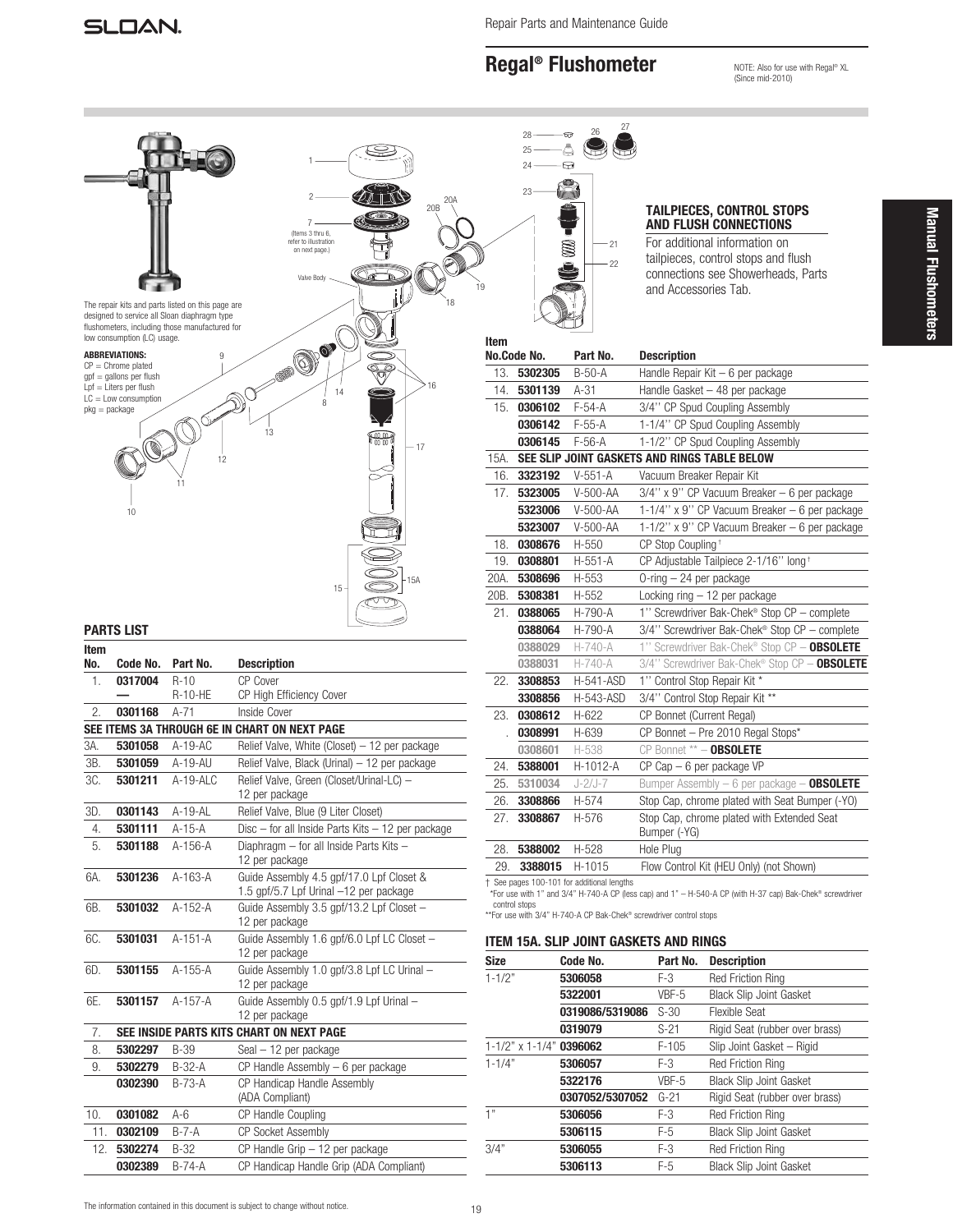Repair Parts and Maintenance Guide

# Regal® Flushometer

NOTE: Also for use with Regal® XL (Since mid-2010)



MASTER FLUSHOMETER REBUILDING KITS (SEE PARTS LIST – ON PREVIOUS PAGE)

| Refer to Parts List. Includes Items 7, 13, 16 & 20 |                |                                                    |  |  |
|----------------------------------------------------|----------------|----------------------------------------------------|--|--|
| Code No.                                           | Part No.       | <b>Description</b>                                 |  |  |
| 3317001                                            | R-1001-A       | Rebuild Kit (4.5 gpf/17.0 Lpf) Closet/Service Sink |  |  |
| 3317002                                            | $R-1002-A$     | Rebuild Kit (1.5 gpf/5.7 Lpf) Urinal               |  |  |
| 3317003                                            | R-1003-A       | Rebuild Kit (3.5 gpf/13.2 Lpf) Closet              |  |  |
| 3317004                                            | $R - 1004 - A$ | Rebuild Kit (1.6 gpf/6.0 Lpf) Closet               |  |  |
| 3317005                                            | R-1005-A       | Rebuild Kit (1.0 qpf/3.8 Lpf) LC Urinal            |  |  |
| 3317011                                            | R-1011-A       | Rebuild Kit (0.5 qpf/1.9 Lpf) Urinal               |  |  |
| 3317012                                            | R-1012-A       | Rebuild Kit (2.4 gpf/9.0 Lpf) Closet               |  |  |

## REPAIR KIT WASHER SET (SEE PARTS LIST – ON PREVIOUS PAGE)

5301189 A-156-AA Repair Kit Washer Set – Includes: 4, 5, 8 & 14

#### ITEM 7. INSIDE PARTS KITS (SEE ILLUSTRATIONS BELOW)

| Item<br>No. | Code No. | Part No.     | <b>Application</b>        |
|-------------|----------|--------------|---------------------------|
| А.          | 3301036  | $A-36-A$     | 4.5 qpf/17.0 Lpf - Closet |
| В.          | 3301037  | A-37-A       | 1.5 gpf/5.7 Lpf - Urinal  |
| C.          | 3301038  | A-38-A       | 3.5 gpf/13.2 Lpf - Closet |
| D.          | 3301041  | $A - 41 - A$ | 1.6 gpf/6.0 Lpf - Closet  |
| Ε.          | 3301044  | $A-42-A$     | 1.0 qpf/3.8 Lpf - Urinal  |
| F.          | 3301081  | $A-43-A$     | 0.5 qpf/1.9 Lpf - Urinal  |
| G.          | 3301024  | $A-44-A$     | 2.4 gpf/9.0 Lpf - Closet  |
| Η.          | 3301045  | A-140-A      | 1.28 gpf/4.8 Lpf- Closet  |

#### ITEM 7. INSIDE PARTS COMPONENTS (SEE ILLUSTRATIONS BELOW) Item

| No. | Code No. | Part No.    | <b>Description</b>                                   |
|-----|----------|-------------|------------------------------------------------------|
| 3A. | 5301058  | $A-19-AC$   | Relief Valve, White (Closet) - 12 per pkg.           |
| 3B. | 5301059  | A-19-AU     | Relief Valve, Black (Urinal) - 12 per pkg.           |
| 3C. | 5301211  | $A-19-ALC$  | Relief Valve, Green (Closet/Urinal-LC) - 12 per pkg. |
| 3D. | 0301143  | $A-19 - AL$ | Relief Valve, Blue (9 Liter Closet)                  |
| 4.  | 5301111  | A-15-A      | Disc $-$ for all Inside Parts Kits $-12$ per pkg.    |
| 5.  | 5301188  | $A-156-A$   | Diaphragm – for all Inside Parts Kits – 12 per pkg.  |
| 6A. | 5301236  | $A-163-A$   | Guide Assembly 4.5 gpf/17.0 Lpf Closet &             |
|     |          |             | 1.5 gpf/5.7 Lpf Urinal -12 per package               |
| 6B. | 5301032  | $A-152-A$   | Guide Assembly 3.5 gpf/13.2 Lpf Closet -             |
|     |          |             | 12 per package                                       |
| 6C. | 5301031  | A-151-A     | Guide Assembly 1.6 gpf/6.0 Lpf LC Closet -           |
|     |          |             | 12 per package                                       |
| 6D. | 5301155  | $A-155-A$   | Guide Assembly 1.0 gpf/3.8 Lpf LC Urinal -           |
|     |          |             | 12 per package                                       |
| 6E. | 5301157  | A-157-A     | Guide Assembly 0.5 gpf/1.9 Lpf Urinal -              |
|     |          |             | 12 per package                                       |



4.5 gpf/17.0 Lpf 1.5 gpf/5.7 Lpf 3.5 gpf/13.2 Lpf 1.6 gpf/6.0 Lpf 1.0 gpf/3.8 Lpf 0.5 gpf/1.9 Lpf 2.4 gpf/9.0 Lpf

1.28 gpf/4.8 Lpf